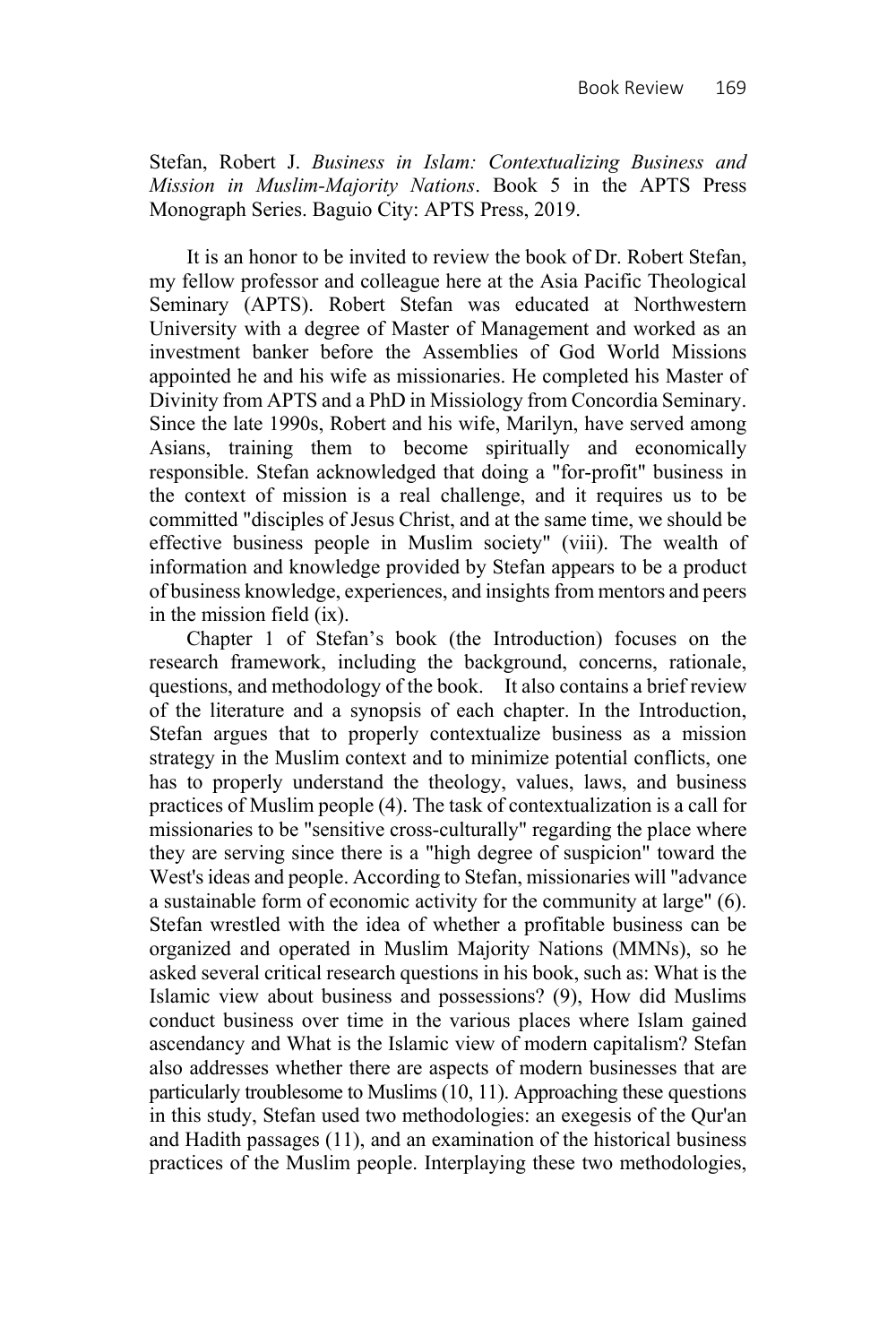according to Stefan, will result in a "full-orbed understanding of business in Islam" (12).

Chapter 2 begins with an exegesis of *Ayat*, an Islamic concept of possession and wealth. *Ayat* from Qur'an shows that Allah is the creator, owner, sustainer, provider, and decider (19, 20, 22, 24). Stefan explains, however, that wealth and possession are linked to piety. Wealth is a reward by Allah for those believers who do good deeds. Similar to the concept of Christian stewardship, man is also called to be stewards and responsible for possessions entrusted by Allah (28). While there is an ongoing debate in Muslim circles on whether land should be owned by the state or individuals, Stefan argued that there are multiple indications of Qur'an teaching on private properties such as movable goods, houses, orphaned children, payment of booty to warriors, and two-thirds of inheritances (28-30). The use of property and wealth is a test of personal piety (31), and it should be used rightly and justly (33-34). Included in this chapter is the concept of trade and commerce in the Qur'an. Work (*amal)* has a multifaceted meaning that can be religious, moral, judicial, or economic. Man is tasked by Allah to tend and work the whole earth (35, 36) and be productive through commerce and trading (37). Trading and commerce are bound by "what is lawful and what is unlawful" (40). Each person is responsible for how he uses his "*ayah*," (possession or wealth) and it is explicitly taught in the Qur'an that a person doing business with others must show honesty and mutual consent. Qur'an also teaches equal justice when dealing with other people (42). Ethical practices must be observed, like keeping an oath and honoring contracts, giving the right payment to laborers, and competing with an upright heart (44).

Chapter 3 deals with the *hadith*, or the sayings of Muhammad, concerning *ayat*. It looks at the business of Hijaz's environment, which is where the prophet Muhammad was born and lived. This is to understand the perspective of the prophet about business. Trade in Hijaz was both local and long-distance (54). People bartered their pastoral and agricultural products in exchange for other goods. Since Arabia is almost entirely desert, products were transported through overland routes and various canals in the Red Sea and Nile River (56). During the prophet's time, Mecca was both a primary trading center because Mecca was at the intersection of "two trade routes", and was also considered "sacred territory." Mecca was a kinship society, owned, ruled, and managed by "merchant capitalists" (58, 59). The second section of chapter 3 deals with the origin of the prophet Mohammed who came from a low-income family, but because of his blood relatives' social concern they brought him with them on their trade journeys. Thus, Mohammed learned to become a trader. He married a wealthy widow by the name Khadijah.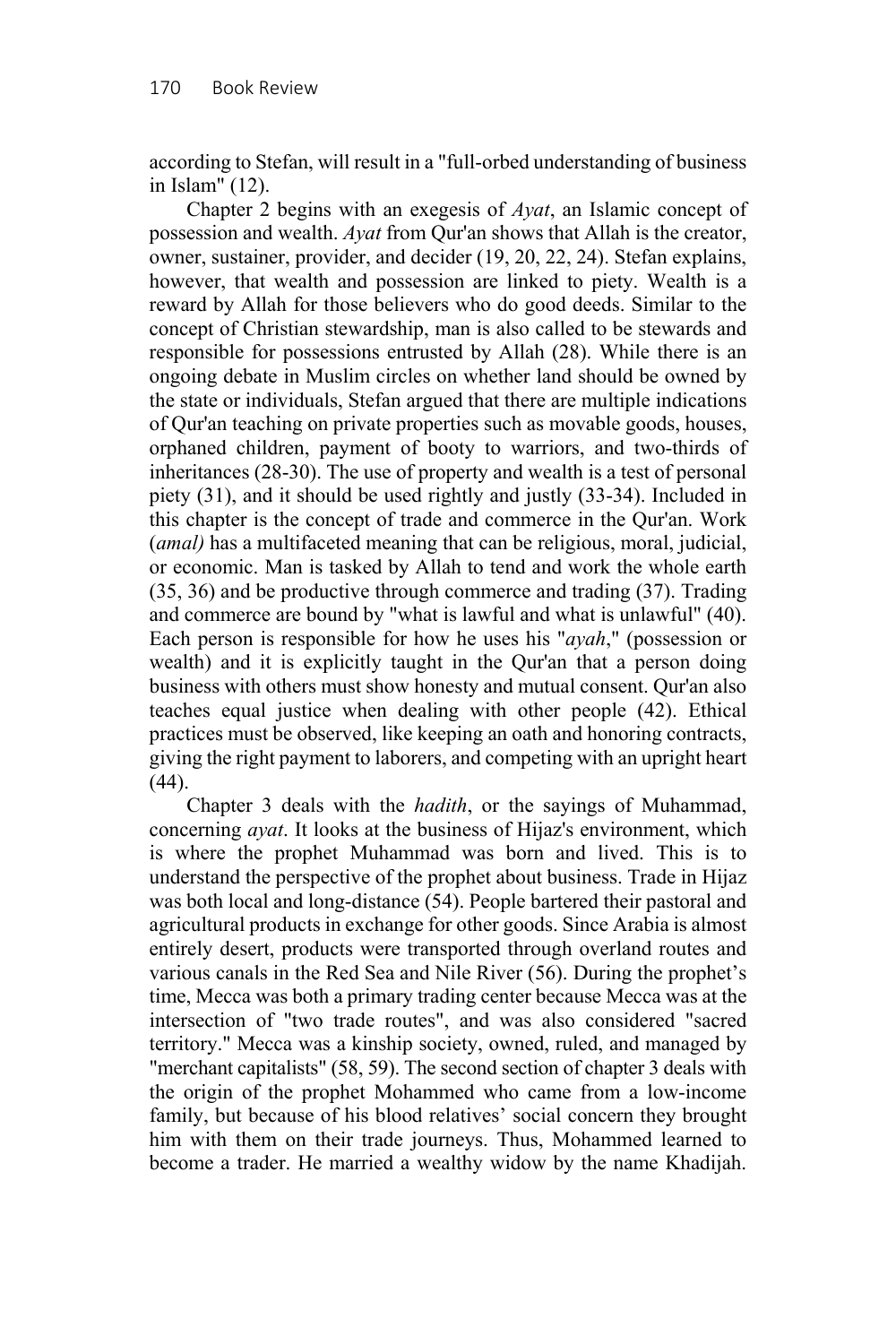Her wealth enabled him to have sufficient capital to do trading enterprises. Rejected as a prophet in Mecca, Mohammed left Mecca and lived in Medina. However, Mohammed attacked and seized the merchants of both Mecca and Medina, raided Meccan caravans, and confiscated the Jews' properties and distributed them to his followers (65-66). Concerning the prophet's teaching about *hadith*, there were indications that he believed that Allah owns the wealth and that he gives the *hadith* to those who believe him. *Hadith* is a by-product of work and trade, which should be practiced with right ethics and healthy competition (79-80).

Chapter 4 examines the concept of business within Islamic thought and Islamic law, which is *sharia* law. In contrast to Islamic theology and philosophy, Stefan highlights the actual legal practices based on Islamic thought and doctrine. Stefan argues that the basis of Islamic thought and law came from three sources: Qur'an, Hadith traditions, and administrative and legal practices from Muslim conquests. Islamic scholars that promulgated Islamic laws are not immutable but conflicting in some ways because of the perspective of different scholars that emerged during the formative stage of Islamic State in MMN (88-90). With the contributions of different law schools and jurists and religious scholars, the plurality of these laws often overlapped. Thus, the next generation of Islamic scholars produced manuals on governance, policies, and instructions in the marketplace. Stefan identifies three distinguished scholars. First, in 1058 Al-Ghazali produced Islamic books that broadened Islamic philosophy, theology, and jurisprudence (103). Second, in 1263 Ibn Taymiyya, wrote commentaries on all disciplines that pertain to Islam (105-106). Third, Ibn Khaldun wrote about "Islamic logic, philosophy, law, grammar, and poetry" (109). The second half of chapter 4 deals with Islamic law regarding private use and possession of property (116), the establishment of *waqfs* (Islamic charitable foundations) (118), trade and commerce (120), and partnership (124). It is important to note that Islamic law's evolution was a product of different sources, traditions, schools, and thoughts of Islamic scholars.

Chapter 5 is a historical review of how business and trade was done in three Islamic societies. First, Stefan reviewed the Golden Age that began with Muslim expansion, the periods of the Ummayads, up to the Abbasids' time. The Golden Age, according to Stefan, was primarily centered in Syria and Iraq. During the Golden Age militant caliphs conquered territories and lands and collected their booties from these conquered territories. In short, economics are the main drive and motivation of conquest (131, 133, 134). The second center of commerce and industry in the Muslim world shifted to Cairo, Egypt, because of the decline of the Abbassids dynasty in the  $10<sup>th</sup>$  century and the rise of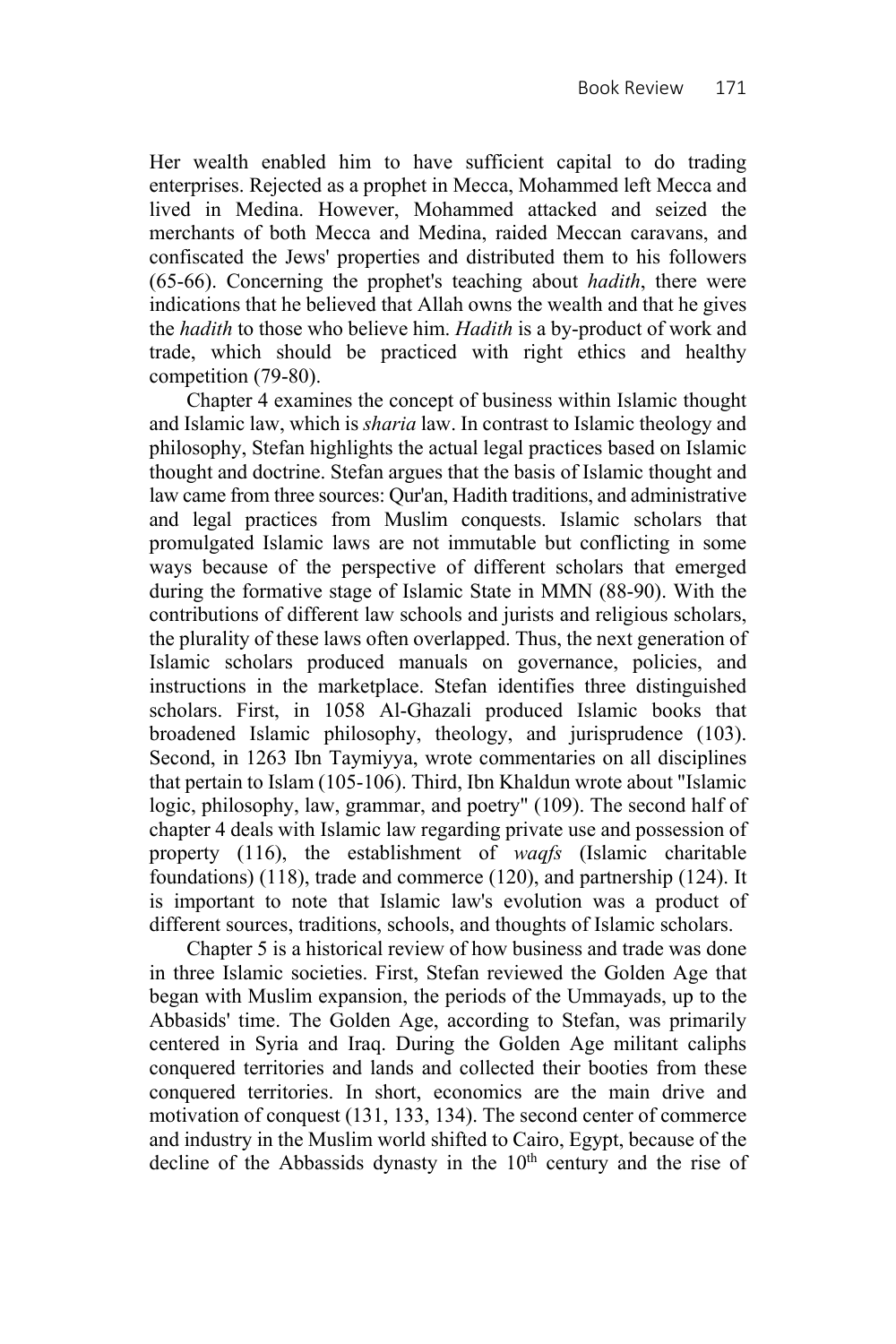Fatimid Egypt. The third center of business and commerce that Stefan examined is pre-modern Egypt during the Middle Ages through the end of the 19<sup>th</sup> century. Again, Stefan highlights some of the main ideas and practices of trade and commerce in these periods and shows an important business context in the Muslim world.

Chapter 6 deals with economic reformers who sought independence from Western economic occupation from the  $18<sup>th</sup>$  and  $19<sup>th</sup>$  centuries. Stefan particularly examines the models of Muhammad Abduh (1849- 1905), whose economic model and writings have influenced the younger generation of reformers and Islamists to change. Then, Stefan discusses the perspective of Sayyid Qutb (1906-1966), arguing that both modernism and Islamists elicited and produced "contemporary Islamic economics" (198). Stefan continues to argue in the latter part of this chapter that contemporary Islamic economics, as a product of modern and Islamist reformers, justifies the Muslim rhetoric for the supremacy of the Islamic economic system, the development of interest-free Islamic Banking System, and economic growth in the MMN.

Chapter 7 is a survey of various business-driven organizations started by Christian organizations and non-governmental organizations (NGOs). Stefan begins with a thesis that business has been an integral part of the early church reflected in the early disciples of Jesus (Zacchaeus, Nicodemus, Joseph of Arimathea, Luke, Priscilla and Aquilla, Lydia, etc.), as well as distinguished Europeans and British Christians. They used business and trade as an entry point to start missionary work in different nations. Stefan argues that Christian organizations that started a missionary work are classified as either mission-driven or business-driven; both groups possess elements of doing mission.

In Chapter 8 of the book, Stefan points out some critical points about the compatibility and contact points where Christians can begin contextualization. While Stefan admits that the task of contextualization is enormous because of the negative perceptions of Muslims toward Western capitalism and colonial domination because of the presumed political and territorial nature of Christianity, he then makes some suggestions and recommendations regarding the task of contextualization in bringing the good news to the Muslim World.

Strength: This book provides a road map and entry point on how Christian business people and missionaries can creatively enter into the Majority Muslim Nations' business world. Chapters 2-6 offer a wealth of information and knowledge about Islamic perspectives regarding business, trade, and commerce. These chapters discuss the Quranic view of business in depth, including laws that regulate business and trades, Muslim theology and thoughts about wealth and possessions, and the